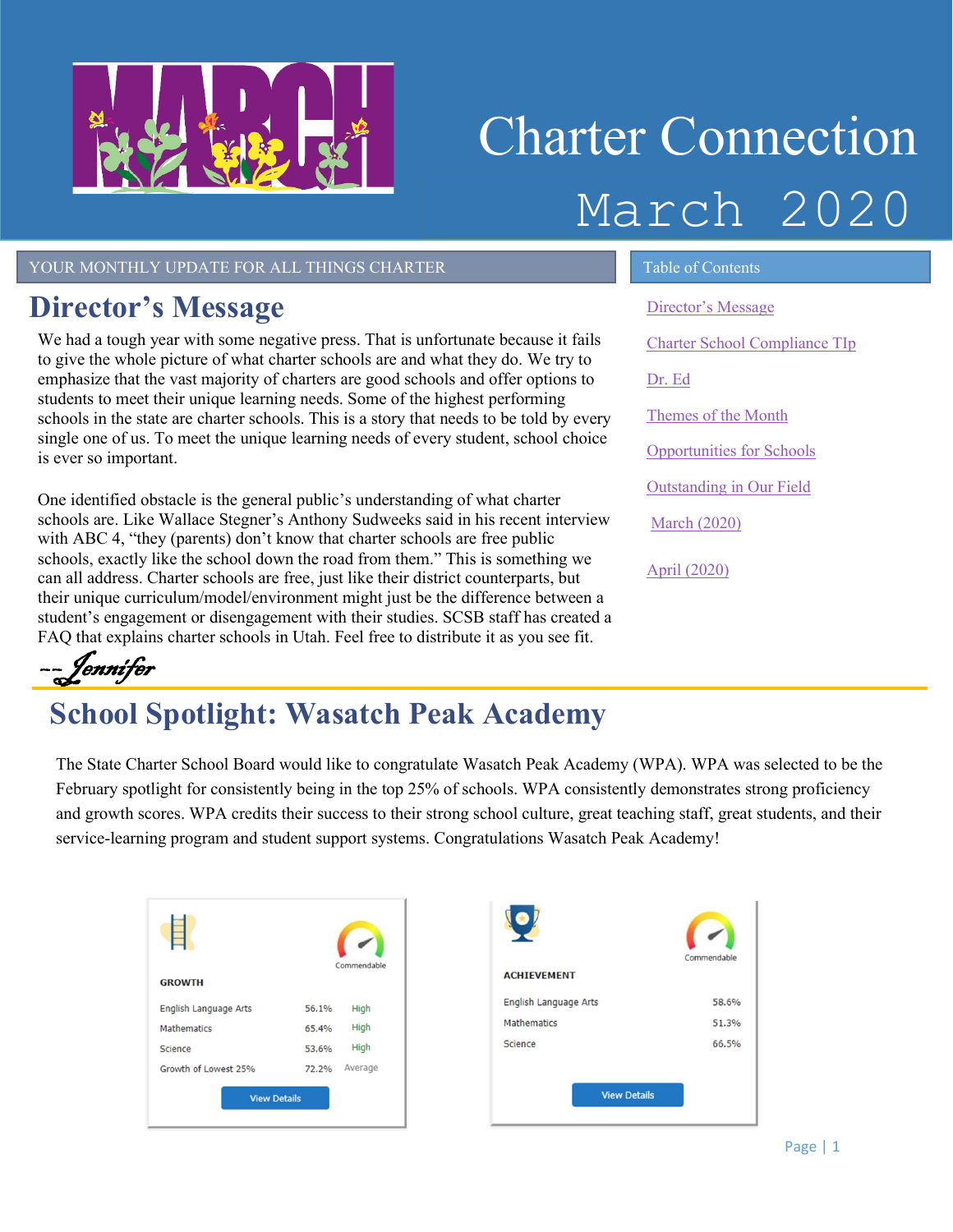#### <span id="page-1-0"></span>**Dear Dr. Ed,**

Can you explain governance vs. management? I know I've heard it before, but I'm still unsure. Maybe an example would help?

Sincerely, A Leader Who is Still Confused

Dear Leader,

I am going to draw on some of the work from Brian Carpenter. He states, "if there is a textbook error…I'd say it is a board trying to co-manage a school rather than governing it." The reason is usually that boards don't understand the differences between governance and management. Several years ago, I began devising a model to explain the differences.

| <b>Dimension</b>         | <b>Board</b>     | <b>Executive</b> |
|--------------------------|------------------|------------------|
| Purpose                  | Ensure           | <b>Execute</b>   |
| <b>Type of Authority</b> | <b>Qversight</b> | Operational      |
| <b>Primary Questions</b> | How Well?        | How Will?        |

Beginning with different purposes, management's job is to make the school perform (i.e., to execute). The board's job, however, is to make sure the school is performing (i.e., to ensure). The board does not have the expertise to make the school perform (anymore than an airport board has the expertise to fly the planes or work in the control tower). But, the board's job can neither be delegated, nor, should it be arrogated by management.

Next, with respect to authority, most people conceive of the board's authority as simply parallel with

management's, except that the board has more. It is true that the board has ultimate accountability for the school, therefore it has ultimate authority in the school. Consider the following metaphor: A police officer has operational authority concerning the law. He or she can issue citations, investigate crimes, make arrests, etc., but cannot convict anyone. A judge, however, has oversight authority concerning the law, in that he or she ensures that the law was followed, one's rights were accorded, and that due process is observed. And a judge can convict. Neither a judge nor a police officer has the authority to do the other's job. It's not so much a question of which has more authority, but rather how their authority differs.

So, it is in any properly understood charter school boardmanagement relationship. An oversight entity such as a board that is concerned with quality should ask, "how well?" questions. For example, how well are the students performing the outcomes in the charter? How well is the school staying within budget? How well are we complying with authorizer directives? and so on. Management, on the other hand, while being concerned with "how well?" issues, is really focused on efficient and effective execution, so it asks what I call "how will?" questions. It then uses its expertise to implement the best processes. Until a board recognizes these distinctions and adjusts its oversight of the school accordingly, it actually impedes a school's performance by attempting to co-manage rather than govern it. If your leadership team is able to honestly appraise its own performance, use the grid to evaluate how well it observes the distinctions.

--Dr. Ed U. Cation (from charterschoolboarddevelopment.com)

#### **Theme of the Month**

Charter schools are mainly funded through tax dollars; therefore, it is imperative that each school's financial reports and board meetings be timely, transparent, available, and easily accessible to the public[. Utah Code §53G-7-309 \(Monthly](https://le.utah.gov/xcode/Title53G/Chapter7/53G-7-S309.html?v=C53G-7-S309_2019051420190514)  [budget reports\)](https://le.utah.gov/xcode/Title53G/Chapter7/53G-7-S309.html?v=C53G-7-S309_2019051420190514) requires business administrators to provide a budget-to-actual report on a monthly basis and make it available to the public. The Utah Transparency website located at<https://www.utah.gov/transparency/> requires schools to upload their revenue and expense reports quarterly in addition to their annual payroll information which should be uploaded annually. For more information on reporting due dates, please visit the Reporting Calendar located at [https://www.utahscsb.org/forms-and-reports.](https://www.utahscsb.org/forms-and-reports) It is important to be current with all financial reporting requirements because the State Auditor can withhold state funding for delinquent financial reporting.

To improve financial transparency, Sections 202 and 203(4)(g) of the [Open and Public Meetings Act §52-4](https://le.utah.gov/xcode/Title52/Chapter4/52-4-P2.html?v=C52-4-P2_1800010118000101) provide requirements for holding board meetings. It states that at least 24 hours of public notice should be provided for each board meeting and each notice should include the board meeting's agenda, date, time, and place. Each year, the annual board meeting schedule should be published. For each board meeting, audio recordings are required to be made available to the public for listening within three business days after holding the board meeting and written minutes should be made available to the public within three business days after approval by the board.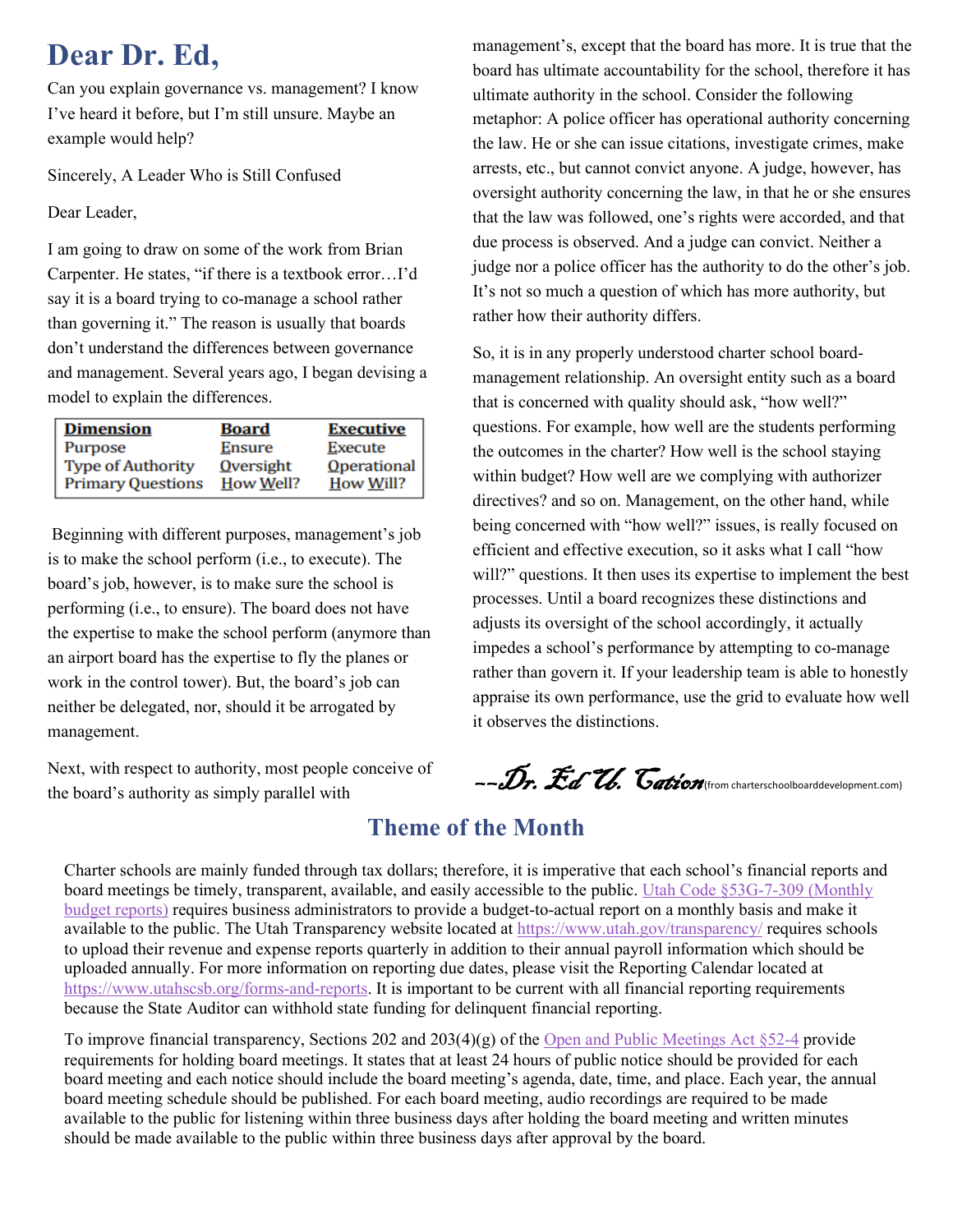#### Opportunities for Schools

- <span id="page-2-0"></span>• Has your charter school governing board done its annual training on the Open and Public Meetings Act yet? The Office of the State Auditor has a training for you [http://training.auditor.utah.gov/cours](http://training.auditor.utah.gov/courses/open-and-public-meetings-act-2019) [es/open-and-public-meetings-act-](http://training.auditor.utah.gov/courses/open-and-public-meetings-act-2019)[2019](http://training.auditor.utah.gov/courses/open-and-public-meetings-act-2019)
- The State Charter School Board has a School Calendar Guidance Form available on their website, found here:

<https://www.utahscsb.org/general>

• The State Charter School Board is excited to offer a free professional development seminar for Utah charter schoolteachers and leaders. See the attached flyer for more information. [https://twitter.com/UtahSCSB/status/120](https://twitter.com/UtahSCSB/status/1207393088236347399?s=20) [7393088236347399?s=20](https://twitter.com/UtahSCSB/status/1207393088236347399?s=20) 





#### Outstanding in Our Field

• Wasatch Peak Academy was spotlighted at the February State Charter School Board meeting for their impressive performance on the SY18 State Accountability Achievement Report.

<span id="page-2-1"></span>•

- Ms. Megan Hurser of Weilenmann School of Discovery was recognized as the Employee of the Month of SCSB Authorized Schools for "wearing all the hats in the most phenomenal way!
- Thomas Edison North's two Robotics teams took 1st and 2nd at the USU Robotics competition on Jan. 4th, qualifying them for state on Feb. 1st where the Robo Eagles took 2nd in the Robot Design & 13th overall, & the Apollo Bots got 1st place in Teamwork & 14th overall (50 teams)!!
- Congrats to all Sterling Scholar students and shouts to their charter schools: AMES, APA Draper, APA WVC, Beehive, Freedom, Mountain Heights, and Providence Hall!!